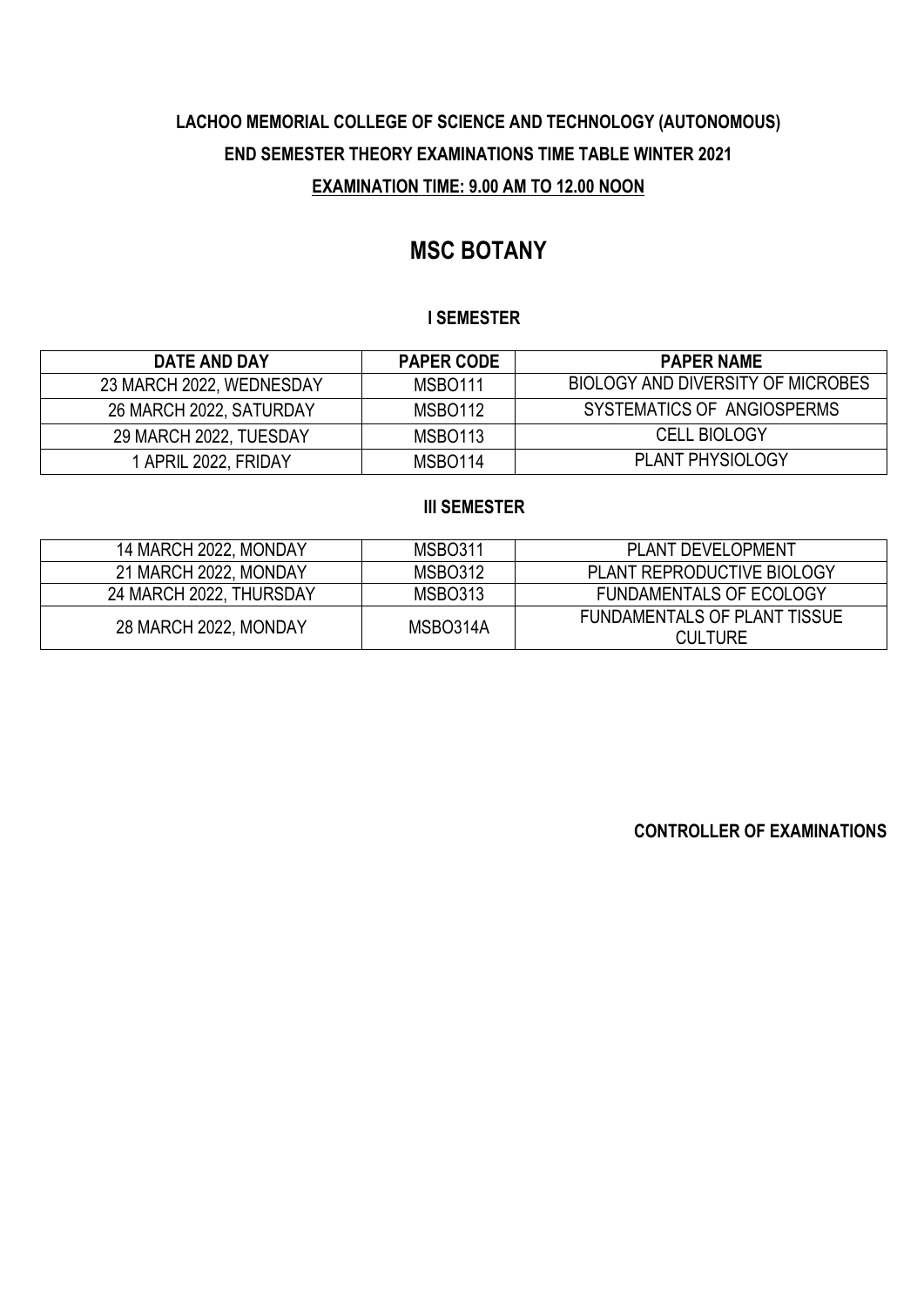# **MSC BIOTECHNOLOGY**

### **I SEMESTER**

| DATE AND DAY             | <b>PAPER CODE</b>   | <b>PAPER NAME</b>                                 |
|--------------------------|---------------------|---------------------------------------------------|
| 23 MARCH 2022, WEDNESDAY | MSBT <sub>111</sub> | <b>PRINCIPLES OF MICROBIOLOGY</b>                 |
| 26 MARCH 2022, SATURDAY  | MSBT <sub>112</sub> | CELL BIOLOGY, GENETICS AND<br><b>CYTOGENETICS</b> |
| 29 MARCH 2022, TUESDAY   | MSBT <sub>113</sub> | <b>FUNDAMENTALS OF IMMUNOLOGY</b>                 |
| 1 APRIL 2022, FRIDAY     | MSBT114             | <b>BASIC MOLECULAR BIOLOGY</b>                    |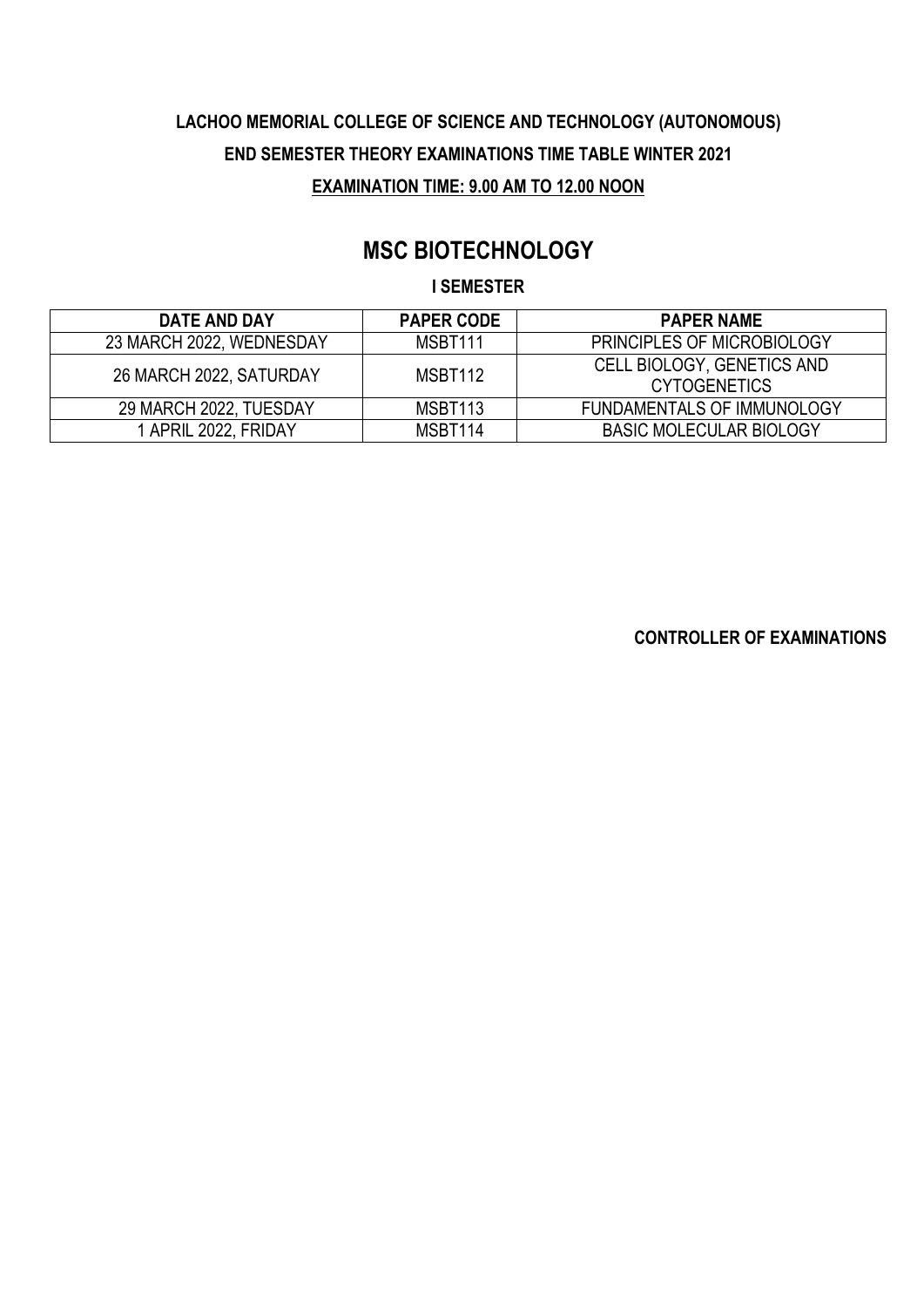## **MSC CHEMISTRY**

### **I SEMESTER**

| DATE AND DAY             | <b>PAPER CODE</b>   | <b>PAPER NAME</b>                          |
|--------------------------|---------------------|--------------------------------------------|
| 23 MARCH 2022, WEDNESDAY | MSCH <sub>111</sub> | <b>GROUP THEORY &amp; CHEMICAL BONDING</b> |
| 26 MARCH 2022, SATURDAY  | MSCH <sub>112</sub> | <b>ORGANIC CHEMISTRY-I</b>                 |
| 29 MARCH 2022, TUESDAY   | MSCH <sub>113</sub> | <b>PHYSICAL CHEMISTRY-I</b>                |
| APRIL 2022, FRIDAY       | MSCH <sub>114</sub> | <b>ANALYTICAL CHEMISTRY-I</b>              |

### **III SEMESTER**

| 14 MARCH 2022, MONDAY   | MSCH311  | ORGANIC SPECTROSCOPY             |
|-------------------------|----------|----------------------------------|
|                         |          | SOLID STATE, SURFACE CHEMISTRY & |
| 21 MARCH 2022, MONDAY   | MSCH312  | <b>CATALYSIS</b>                 |
| 24 MARCH 2022, THURSDAY | MSCH313  | ORGANOTRANSITION METAL CHEMISTRY |
| 28 MARCH 2022, MONDAY   | MSCH314A | <b>ORGANIC SYNTHESIS-I</b>       |
|                         | MSCH314B | <b>MATERIAL CHEMISTRY</b>        |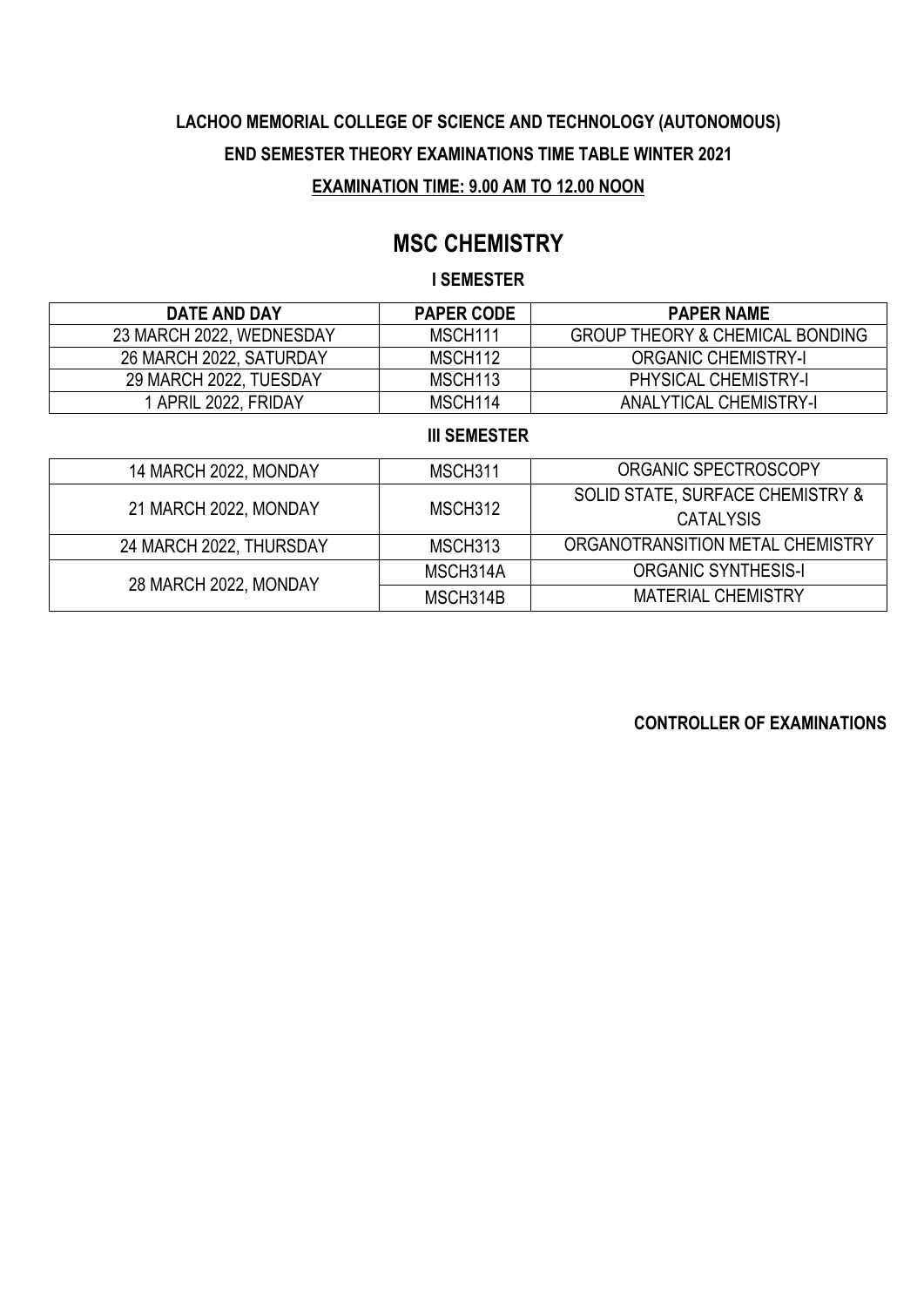## **LACHOO MEMORIAL COLLEGE OF SCIENCE AND TECHNOLOGY (AUTONOMOUS)**

## **END SEMESTER THEORY EXAMINATIONS TIME TABLE WINTER 2021**

#### **EXAMINATION TIME: 9.00 AM TO 12.00 NOON**

## **MSC PHYSICS**

### **I SEMESTER**

| DATE AND DAY             | <b>PAPER CODE</b> | <b>PAPER NAME</b>                                      |
|--------------------------|-------------------|--------------------------------------------------------|
| 23 MARCH 2022, WEDNESDAY | MSPH111           | <b>CLASSICAL MECHANICS</b>                             |
| 26 MARCH 2022, SATURDAY  | MSPH112           | MATHEMATICAL PHYSICS                                   |
| 29 MARCH 2022, TUESDAY   | MSPH113           | <b>COMPUTATIONAL PHYSICS</b>                           |
| 1 APRIL 2022, FRIDAY     | MSPH114           | <b>SEMI CONDUCTOR DEVICES &amp;</b><br><b>CIRCUITS</b> |

### **III SEMESTER**

| 14 MARCH 2022, MONDAY   | MSPH311  | <b>CLASSICAL ELECTRODYNAMICS</b>                         |
|-------------------------|----------|----------------------------------------------------------|
| 21 MARCH 2022, MONDAY   | MSPH312  | <b>QUANTUM MECHANICS-II</b>                              |
| 24 MARCH 2022, THURSDAY | MSPH313  | <b>NUCLEAR PHYSICS - I</b>                               |
| 28 MARCH 2022, MONDAY   | MSPH314A | <b>COMMUNICATION TECHNOLOGY</b>                          |
|                         | MSPH314B | <b>MATERIAL SYNTHESIS AND</b><br><b>CHARACTERIZATION</b> |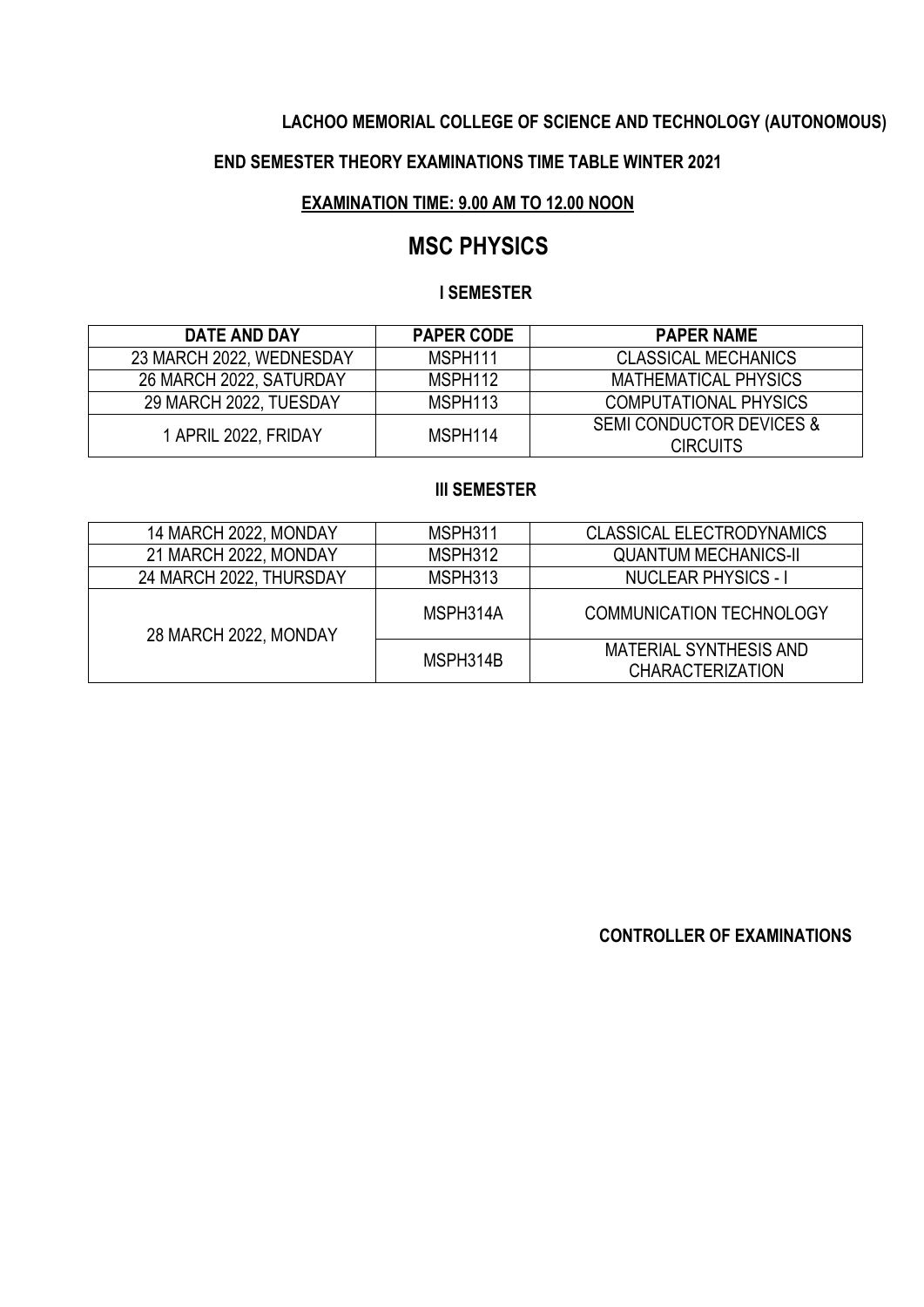## **LACHOO MEMORIAL COLLEGE OF SCIENCE AND TECHNOLOGY (AUTONOMOUS)**

### **END SEMESTER THEORY EXAMINATIONS TIME TABLE WINTER 2021**

### **EXAMINATION TIME: 9.00 AM TO 12.00 NOON**

# **MSC MATHEMATICS**

### **I SEMESTER**

| <b>DATE AND DAY</b>      | <b>PAPER CODE</b> | <b>PAPER NAME</b>                                      |
|--------------------------|-------------------|--------------------------------------------------------|
| 23 MARCH 2022, WEDNESDAY | MSMT111           | ALGEBRA-I                                              |
| 26 MARCH 2022, SATURDAY  | MSMT112           | ADVANCED REAL ANALYSIS                                 |
| 29 MARCH 2022, TUESDAY   | MSMT113           | DIFFERENTIAL EQUATIONS                                 |
| 1 APRIL 2022, FRIDAY     | MSMT114           | <b>SPECIAL FUNCTIONS</b>                               |
| 4 APRIL 2022, MONDAY     | MSMT115           | ANALYTICAL DYNAMICS AND<br><b>NUMERICAL ANALYSIS-I</b> |

## **III SEMESTER**

| 14 MARCH 2022, MONDAY   | MSMT311  | <b>COMPLEX ANALYSIS</b>                               |
|-------------------------|----------|-------------------------------------------------------|
| 21 MARCH 2022, MONDAY   | MSMT312  | <b>TENSOR ANALYSIS</b>                                |
| 24 MARCH 2022, THURSDAY | MSMT313  | <b>FUNCTIONAL ANALYSIS-I</b>                          |
| 28 MARCH 2022, MONDAY   | MSMT314D | PROBABILITY AND STATISTICAL<br><b>DISTRIBUTIONS-I</b> |
| 31 MARCH 2022, THURSDAY | MSMT315C | <b>INTEGRAL EQUATIONS -I</b>                          |